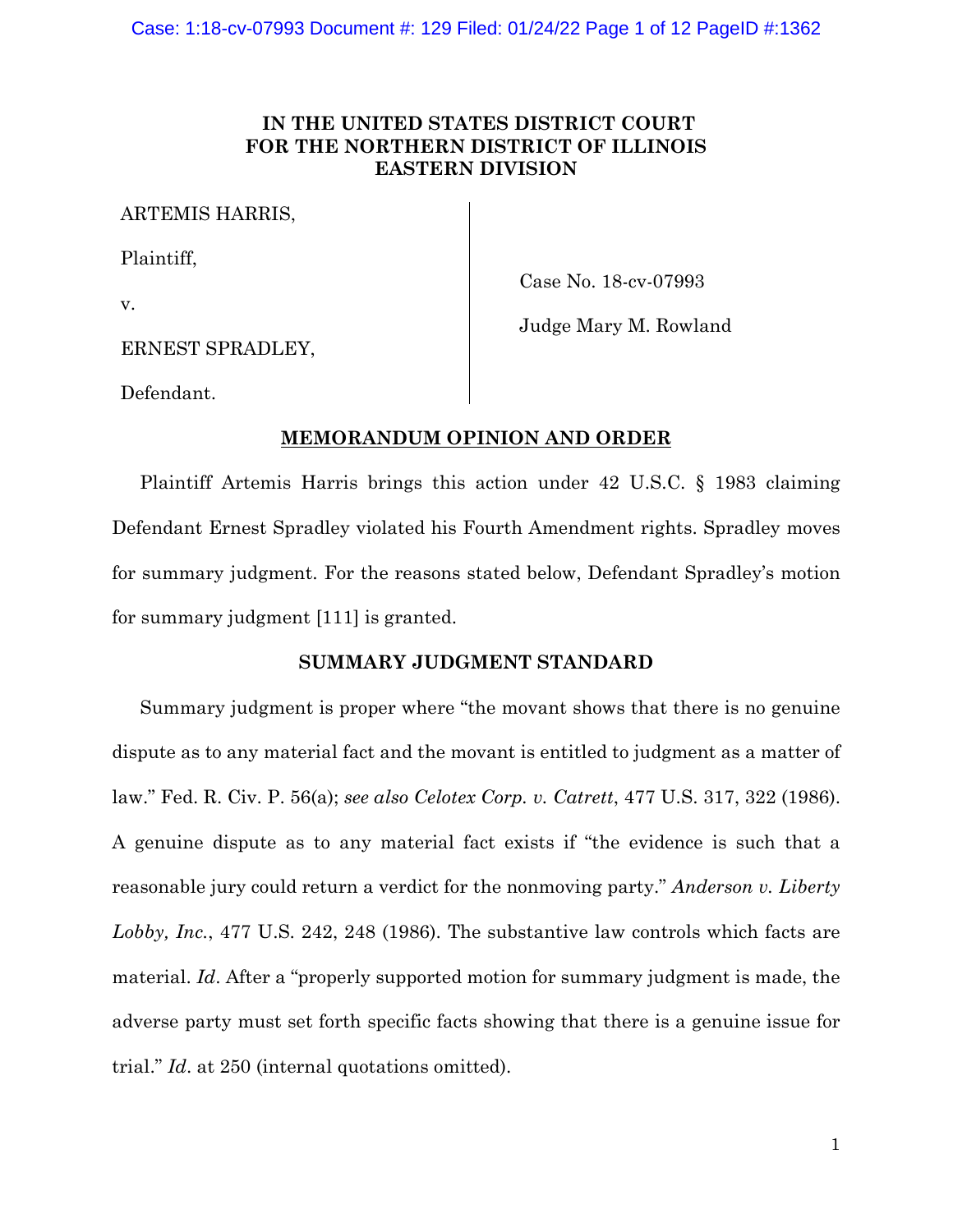The Court "consider[s] all of the evidence in the record in the light most favorable to the non-moving party, and [] draw[s] all reasonable inferences from that evidence in favor of the party opposing summary judgment." *Skiba v. Ill. Cent. R.R. Co.*, 884 F.3d 708, 717 (7th Cir. 2018) (internal citation and quotations omitted). The Court "must refrain from making credibility determinations or weighing evidence." *Viamedia, Inc. v. Comcast Corp*., 951 F.3d 429, 467 (7th Cir. 2020) (*citing Anderson*, 477 U.S. at 255). In ruling on summary judgment, the Court gives the non-moving party "the benefit of reasonable inferences from the evidence, but not speculative inferences in [its] favor." *White v. City of Chi.*, 829 F.3d 837, 841 (7th Cir. 2016) (internal citations omitted). "The controlling question is whether a reasonable trier of fact could find in favor of the non-moving party on the evidence submitted in support of and opposition to the motion for summary judgment." *Id*. (citation omitted).

#### **BACKGROUND**[1](#page-1-0)

Harris is an African American male who at all relevant times hereto was a resident of the south side of Chicago (DSOF ¶1).[2](#page-1-1) Lieutenant Ernest Spradley, who

<span id="page-1-0"></span><sup>1</sup> The facts in this Background section are undisputed unless otherwise noted. Defendant's Rule 56.1 Statement of Facts (Dkt. 112) is abbreviated as "DSOF". Plaintiff filed a response to Defendant's statement and his Additional Statements of Facts ("PSOF") (Dkt. 123). Defendant did not respond to Plaintiff's additional facts.

<span id="page-1-1"></span><sup>2</sup> The Court will discuss particular facts and compliance with Local Rule 56.1 as relevant in this opinion. *See Zuppardi v. Wal-Mart Stores*, *Inc*., 770 F.3d 644, 648 (7th Cir. 2014); *Curtis v. Costco Wholesale Corp*., 807 F.3d 215, 219 (7th Cir. 2015) (court has discretion to require parties to comply strictly with local rules and "courts are not required to wade through improper denials and legal argument in search of a genuinely disputed fact.") (citation omitted); *Stevo v. Frasor*, 662 F.3d 880, 886–87 (7th Cir. 2011) ("the decision whether to apply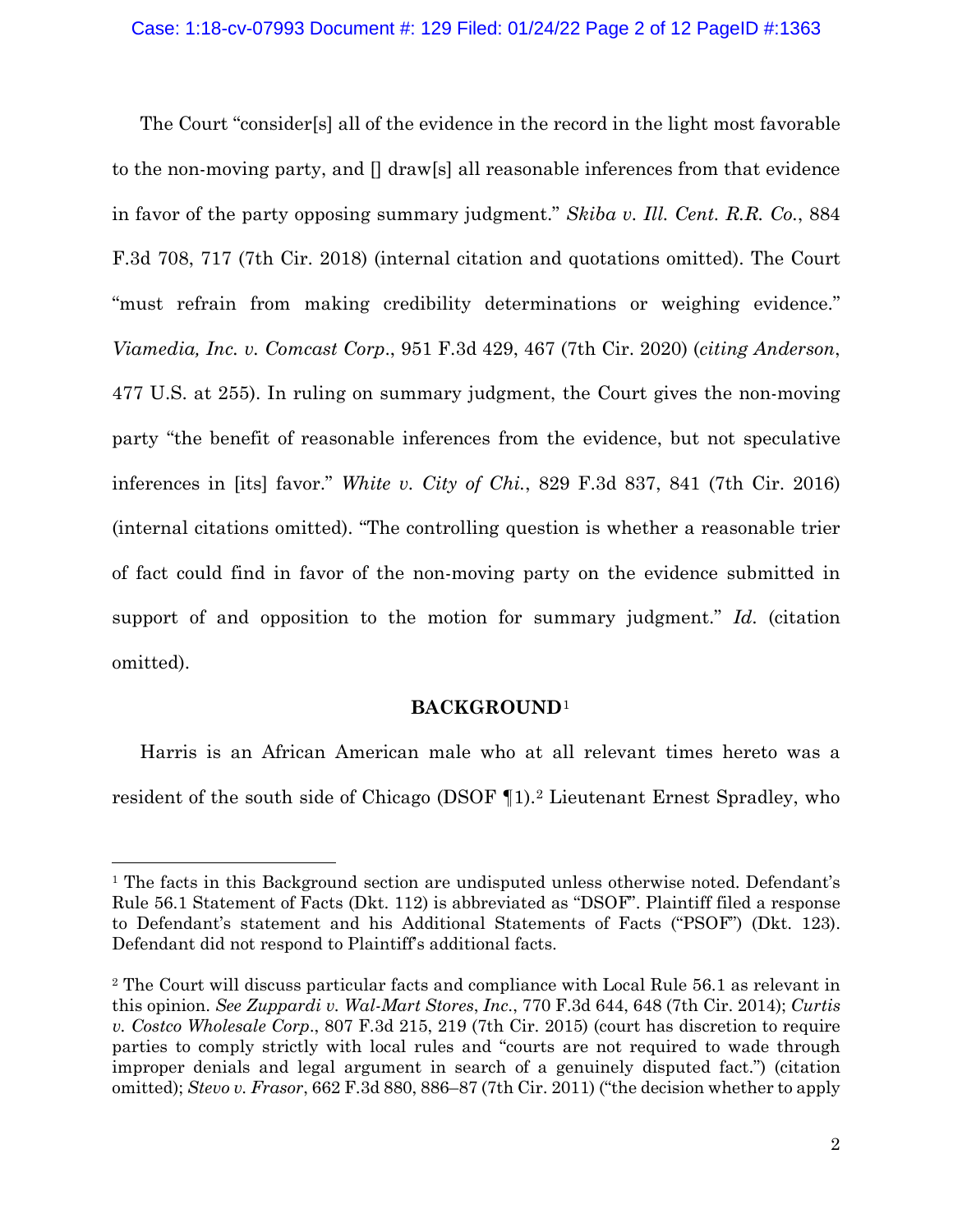is also an African American male, was a Tactical Lieutenant assigned to the Second Police District of the City of Chicago Police Department. (*Id*. ¶2). Spradley has been employed by CPD for 19 years, and as a Tactical Lieutenant was responsible for overseeing a team of Sergeants and Patrol Officers to conduct investigations in areas where there is a history of violence. (*Id.* ¶¶3-4). As a Tactical Lieutenant, Spradley did not have a partner; he typically drove an unmarked vehicle by himself. (*Id*. ¶6). On August 29, 2017, Spradley was traveling east on 48th Street, a one-way westbound street, investigating a narcotics sale in the area. (*Id*. ¶7). Spradley was west of Vincennes Ave. when he heard shots fired near the 48th block of Forrestville. (*Id*. ¶8). Shortly after hearing shots fired, he observed a Chevy SUV speed away from the area. (*Id*. ¶¶8, 49).[3](#page-2-0) Spradley saw the white vehicle making a left turn from northbound Forrestville to westbound 48th Street. (*Id*. ¶11).[4](#page-2-1)

the rule strictly or to overlook any transgression is one left to the district court's discretion.") (cleaned up).

<span id="page-2-0"></span><sup>3</sup> Harris does not dispute that Spradley testified to hearing shots fired but disputes whether shots were actually fired or audible. (Dkt. 123, ¶8). The Court finds, as discussed below, that Harris is bound by the stipulated facts from his February 2019 guilty plea and sentencing hearing including that Spradley and Petraski heard shots fired. The Court notes in addition that both the arrest report (Dkt. 122-10, attached to Harris's Rule 56.1 statement) and incident report (Dkt. 112-3, p. 22) in this case confirm this as well.

<span id="page-2-1"></span><sup>4</sup> Harris disputes in part DSOF ¶¶7 and 11 as vague statements supported only by Spradley's "self-serving" or "party testimony." This argument is not appropriate for a Rule 56.1 responsive statement. *See Cady v. Sheahan*, 467 F.3d 1057, 1060 (7th Cir. 2006) (plaintiff's Rule 56.1 responsive statement containing legal argument and conjecture was not compliant with local rule); *Judson Atkinson Candies, Inc. v. Latini-Hohberger Dhimantec*, 529 F.3d 371, 382 (7th Cir. 2008) ("It is inappropriate to make legal arguments in a Rule 56.1 statement of facts."). It is also not a valid objection. *See Hill v. Tangherlini*, 724 F.3d 965, 967 (7th Cir. 2013) ("Deposition testimony, affidavits, responses to interrogatories, and other written statements by their nature are self-serving. As we have repeatedly emphasized…the term 'self-serving' must not be used to denigrate perfectly admissible evidence through which a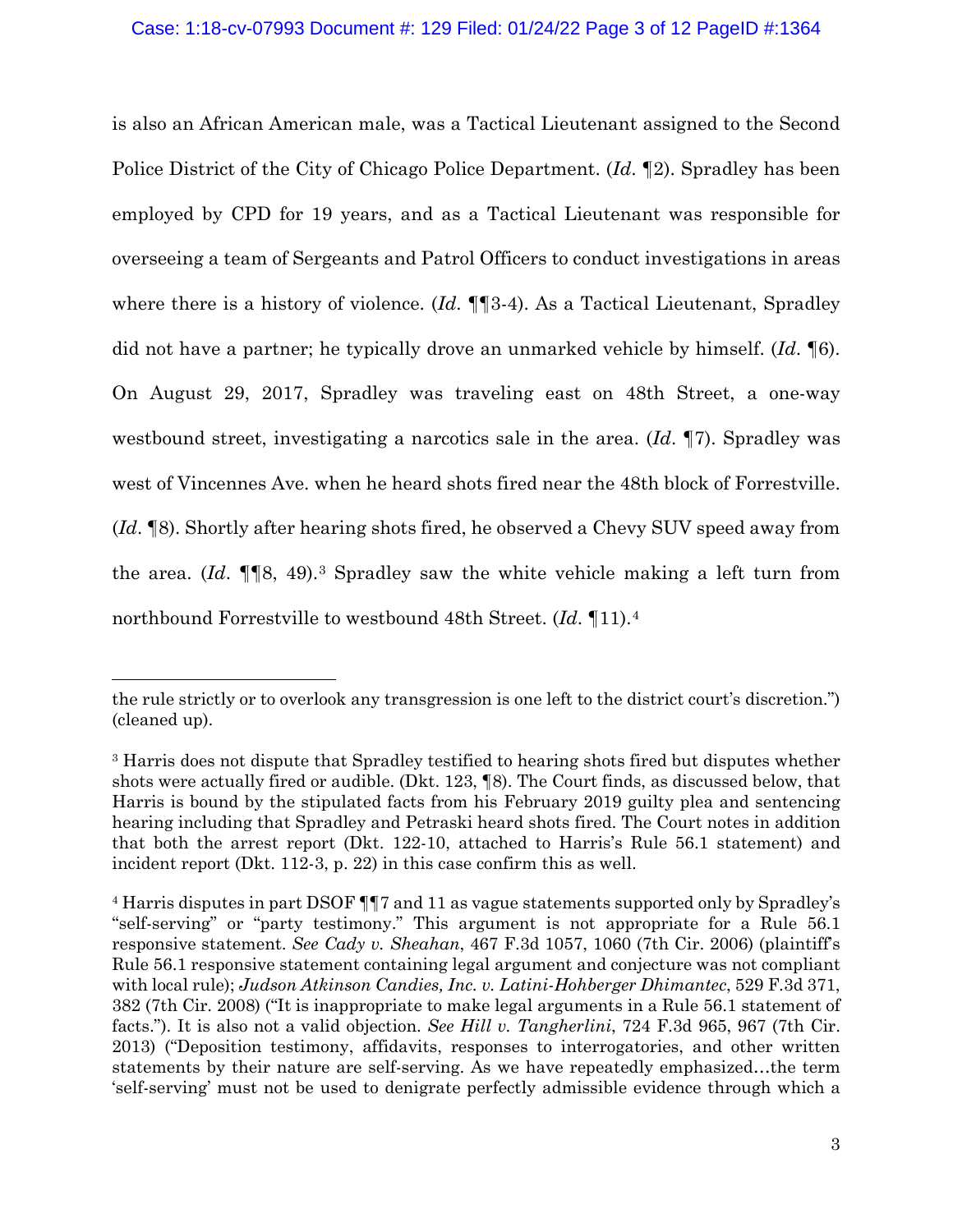#### Case: 1:18-cv-07993 Document #: 129 Filed: 01/24/22 Page 4 of 12 PageID #:1365

Sergeant Petraski was also in the area when he heard shots fired, and like Spradley, saw a Chevy SUV speed away from the area. (*Id*. ¶¶17, 49). After Lieutenant Spradley stopped the SUV, Petraski exited his vehicle to assist Spradley. (*Id*. ¶20). Spradley approached the driver's side of the white vehicle; Markese Morgan was the driver and Harris was seated in the front passenger seat. (*Id.* ¶[15, 22). The car was a white Chevy Blazer SUV owned by Harris. (PSOF ¶53)[.5](#page-3-0) Sergeant Petraski approached the passenger side of the vehicle. (DSOF ¶21). Morgan and Harris both presented identification to Spradley. (*Id*. ¶25). Spradley went back to his car to run the names of Morgan and Harris over his computer, and in the meantime, several officers arrived on the scene to provide backup. (*Id*. ¶¶31-32). Spradley returned to the SUV and asked Morgan to exit the vehicle. When he did, Harris jumped over to the driver's seat. (*Id*. ¶¶38-39).[6](#page-3-1)

A video of the ensuing events shows Harris place the vehicle in reverse with the driver's door open, striking Lieutenant Spradley. (*Id*. ¶41). Harris then collided with at least one police vehicle parked on 48th Street. (*Id*. ¶42; Dkt. 123, ¶42). Harris crashed his vehicle and then fled on foot; in the meantime, several officers pursued

party tries to present its side of the story at summary judgment.") (citations omitted). DSOF ¶¶7 and 11 are deemed admitted.

<span id="page-3-0"></span><sup>&</sup>lt;sup>5</sup> There are several videos of the incident, but none show events before Spradley stopped Harris's SUV and several police cars were on the scene. (*Id*. ¶68).

<span id="page-3-1"></span><sup>6</sup> Harris's objections to this fact based on vagueness and relevance are improper argument. The manner in which Harris moved to the driver's seat is not material. Further, the fact that he moved over to the driver's seat is relevant to explain how Harris was able to place the vehicle in reverse with the driver's door open and try to flee, all of which Harris admits. (Dkt. 123, ¶¶41, 43).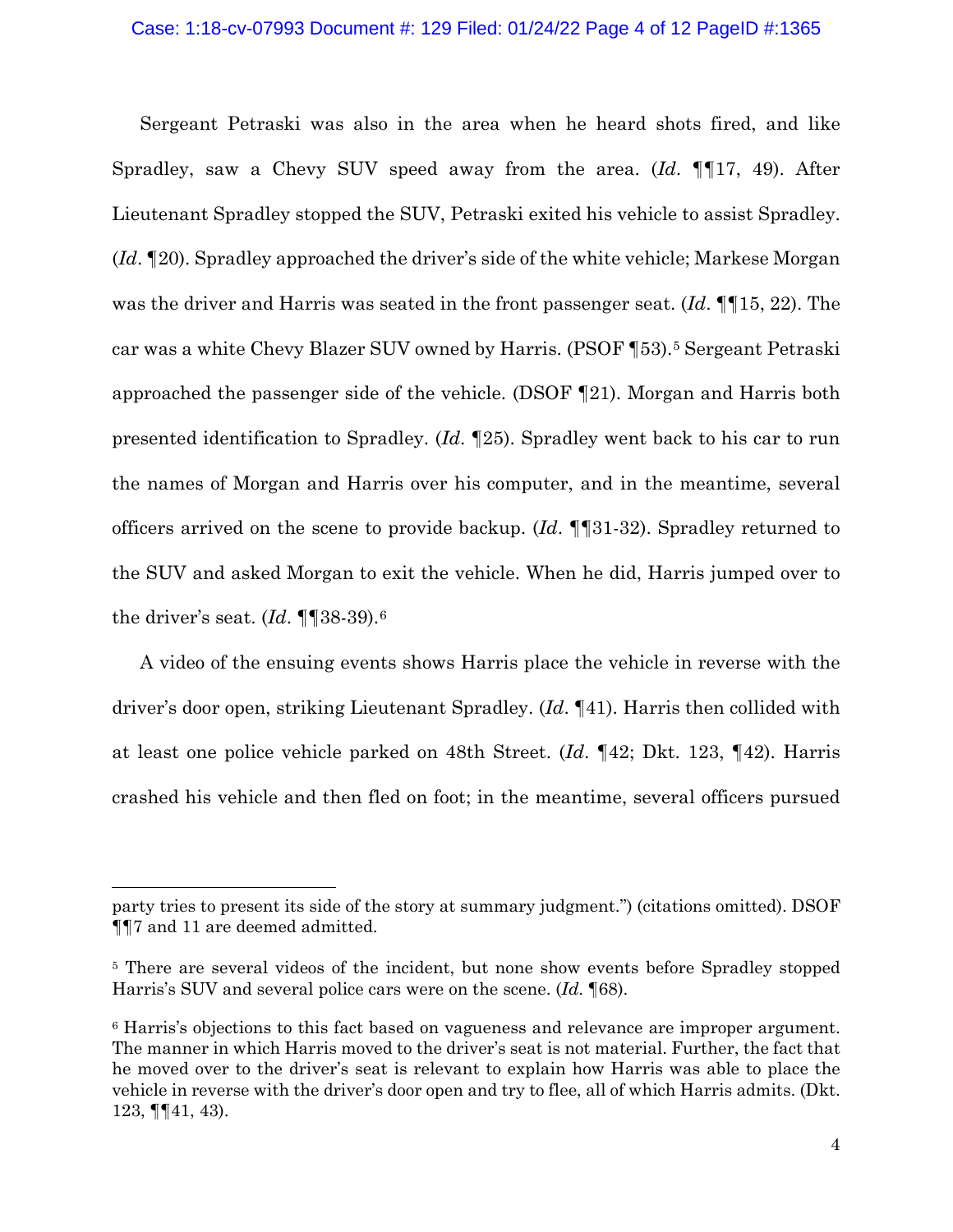#### Case: 1:18-cv-07993 Document #: 129 Filed: 01/24/22 Page 5 of 12 PageID #:1366

him northbound through the alley. (DSOF 144). Other officers pursued him on foot finding him hiding in bushes next to a parking lot. (*Id*. ¶45). Harris was arrested on a number of charges including aggravated battery/ peace officer, reckless driving, and leaving the scene. (*Id*. ¶46).[7](#page-4-0) Spradley testified at Harris's probable cause hearing on September 5, 2017. (PX 9 (Dkt. 122-9)). Harris was detained. *See* Harris Dep. (Dkt. 122-1) p. 29. On February 1, 2019, Harris pled guilty to and was sentenced for a Class 3 Felony charge of Aggravated Battery in a Public Way. (DSOF ¶48; Dkt. 123, ¶48).

Harris's second amended complaint (Dkt. 61, "SAC") contains one count for false arrest, alleging that Spradley did not have reasonable suspicion before making the stop and that he provided false testimony at Harris's probable cause hearing. Harris claims that Spradley caused him economic harm and to be separated from his family for more than a year.

## **ANALYSIS**

Harris brings a single claim for false arrest, however his allegations challenge the stop and his pre-trial detention. (*see* SAC ¶¶ 20-22, 26-28). The Court will discuss each in turn but first addresses the parties' dispute about whether the stipulation at Harris's guilty plea and sentencing hearing binds him in this case.

<span id="page-4-0"></span><sup>7</sup> Harris argues that facts related to his attempt to flee are "irrelevant to the basis for the stop and search at issue." (Dkt. 123, ¶¶44-46, 48). However his complaint alleges he endured a "false and baseless arrest" and Spradley knew he needed "probable cause before making an arrest." (SAC ¶¶22, 25). And as will be discussed, probable cause for Harris's arrest is relevant to his illegal detention claim.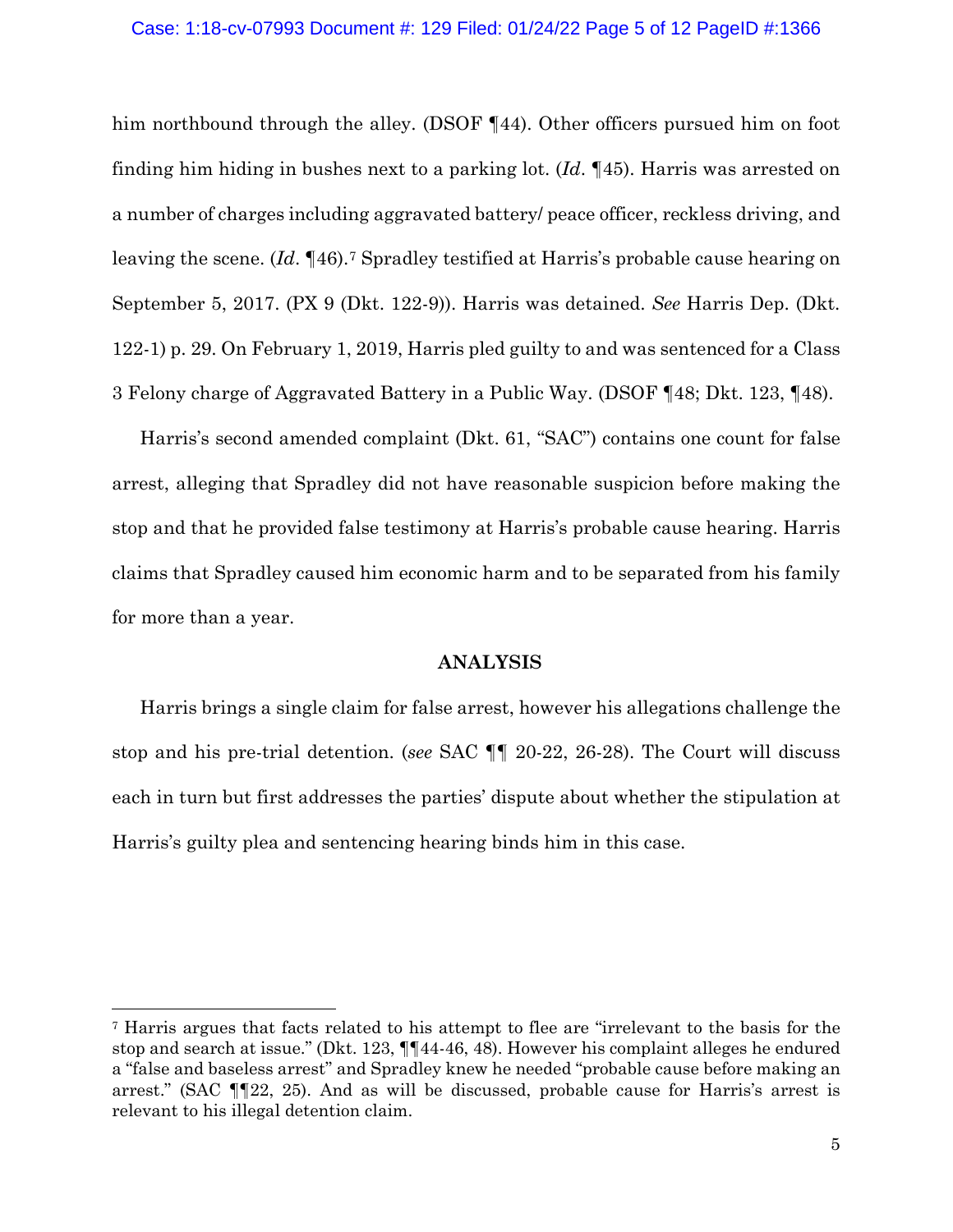### **I. Stipulation**

Spradley contends that the stipulated facts at Harris's state court guilty plea and sentencing hearing on February 1, 2019, establish those facts as undisputed here. At the hearing, the judge asked how Harris pled to the offense, aggravated battery in a public way, to which Harris responded "guilty." (Feb. 2019 Tr. ((Dkt. 112-7)) pp. 3-4). After confirming that Harris was pleading guilty of his own free will and describing the potential sentence and consequences, the judge confirmed that Harris understood his jury waiver. The judge then asked the State for the factual basis. (*Id*. at p. 7). The State's Attorney responded:

Your honor, it would be stipulated by and between the parties that if this matter were to go to trial, the People would call Lieutenant Ernest Spradley…who would testify he is a lieutenant with the Chicago Police Department. He along with Sergeant Michael Petraski…were patrolling in the area of 48th and Forestville on August 29, 2017…[when] they heard shots fired at approximately 10:21 p.m. Investigating at the area, they observed a 1999 Chevy Trail Blazer speed away from the area. They performed a traffic stop for investigation at 513 East 48th Street at approximately 10:21pm. They would identify the driver of the vehicle as [] Morgan, and the defendant as a passenger of the vehicle…[the officers] had Morgan step out of the driver's side of the vehicle. When they did that, the defendant slid over to the driver's side of the vehicle, started it, put it in reverse, and sped backwards with the driver's door open. That door struck Lieutenant Ernest Spradley, knocking him to the ground…The defendant also side-swiped [two squad cars]…The defendant then fled on foot… (*Id*. at pp. 7-9).

Following this statement, Harris's attorney stated, "[s]o stipulated." (*Id*. at p. 9). The judge then asked Harris if he still wished to plead guilty to Count 4 "[h]aving heard the factual basis, range of sentencing, and the possible consequences of the plea." Harris responded, "yes." (*Id*.).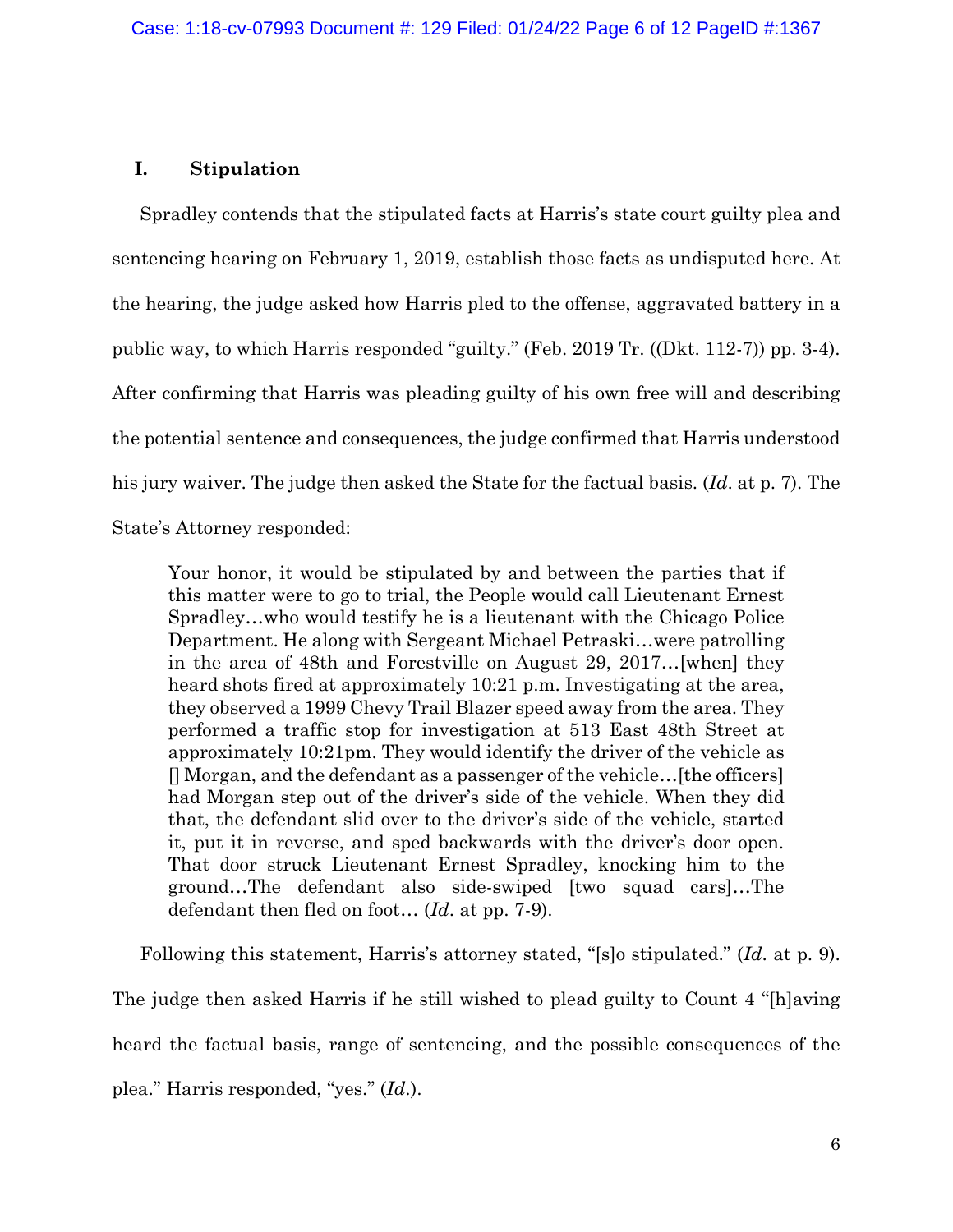These stipulated facts are binding in this litigation. In Illinois "[i]t is generally accepted that a criminal conviction collaterally estops a defendant from contesting in a subsequent civil proceeding the facts established and the issues decided in the criminal proceeding." *Fed. Ins. Co. v. Tresch*, 2019 IL App (1st) 181719-U, ¶ 34 (quoting *Talarico v. Dunlap*, 177 Ill. 2d 185, 193 (1997)); *see also Johnson v. Reiter*, 2015 WL 6674531, at \*7 (N.D. Ill. Oct. 30, 2015) (collateral estoppel can be based on a plea agreement); *Bass v. Cty. of Cook*, 2012 WL 366902, at \*4 (N.D. Ill. Jan. 30, 2012) (state court guilty plea barred § 1983 claim); *cf*. *Wells v. Coker*, 707 F.3d 756, 761–62 (7th Cir. 2013) (collateral estoppel did not apply where two alternative factual bases could have supported guilty plea).[8](#page-6-0)

In response, Harris argues that: (1) that "neither [he] nor his public defender ever stipulated that such testimony would be true or accurate," (2) the Court should consider why Harris pled guilty ("he would go home that day"), and (3) the video makes it "questionable" whether Harris's car touched Spradley. (Dkt. 121 at 10-11). Harris fails to cite any authority showing that the first and second arguments are pertinent to the Court's analysis. Further, Harris's attorney at the state court proceeding expressly confirmed the facts were "so stipulated." As to the third argument, Harris cannot now contradict the factual stipulation that the "door struck

<span id="page-6-0"></span><sup>8</sup> The Court previously denied a motion to dismiss the false arrest count based on *Heck v. Humphrey*, 512 U.S. 477 (1994). (*see* Dkt. 60). On summary judgment, Spradley waited until his reply brief to raise *Heck.* (Dkt. 128). *See Thorncreek Apartments III, LLC v. Mick*, 886 F.3d 626, 636 (7th Cir. 2018) ("arguments raised for the first time in a reply brief are waived.") (cleaned up). In any event given the Court's ruling here it need not address the *Heck* challenge.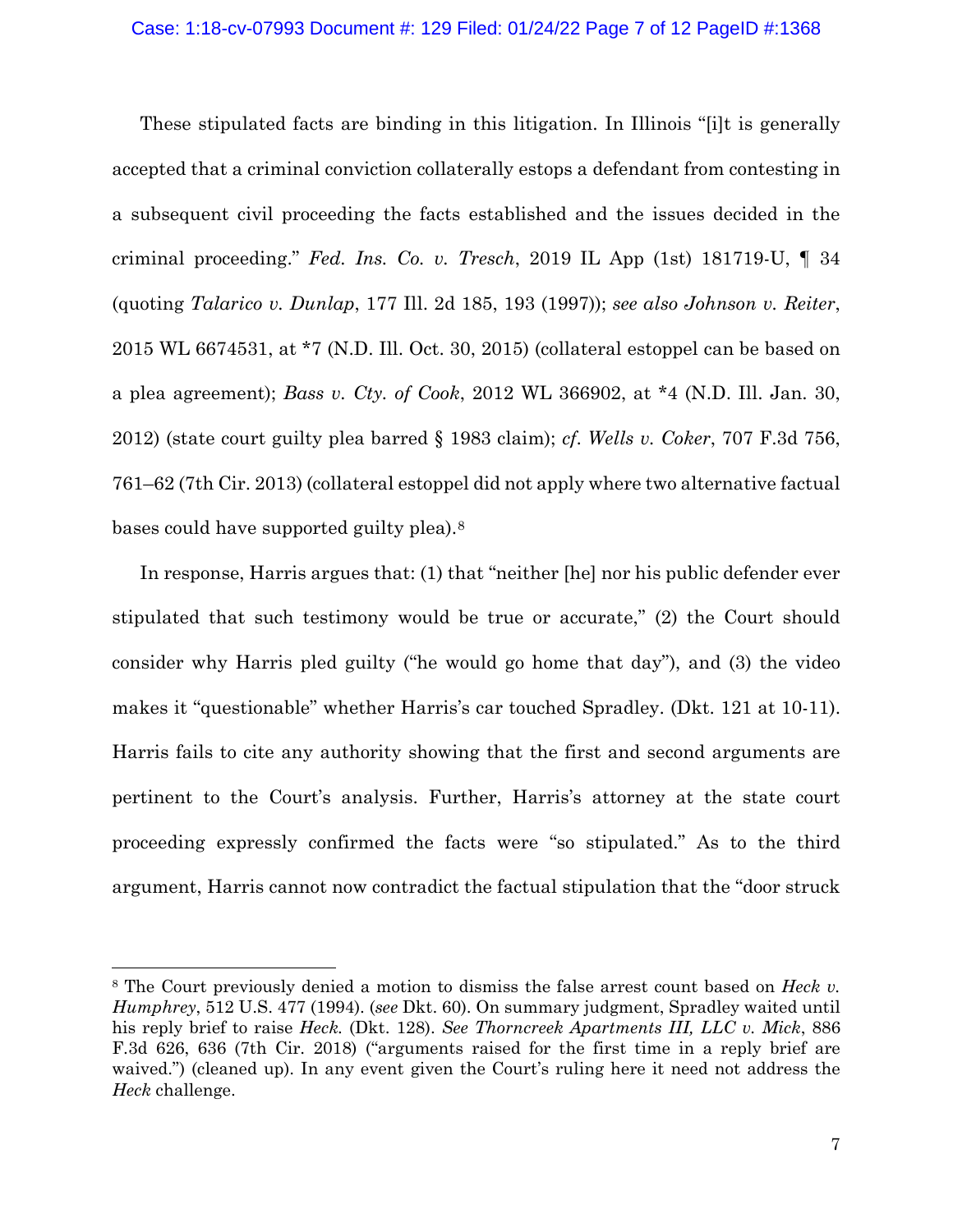Lieutenant Ernest Spradley, knocking him to the ground" (Feb. 2019 Tr. p. 8) as this issue was conclusively decided in the state court proceeding.[9](#page-7-0)

# **II. The Stop**

In moving for summary judgment, Spradley argues that his stop of Harris and

Morgan was lawful. As the Seventh Circuit explained in *United States v. Jackson*:

The Fourth Amendment permits officers to conduct a traffic stop when a law enforcement officer has 'a particularized and objective basis for suspecting the particular person stopped of criminal activity. Though the defendants argue that [the] Officer lacked probable cause to stop the vehicle…a routine traffic stop is more analogous to a so-called '*Terry* stop' ... than to a formal arrest. Thus, reasonable suspicion of a traffic violation provides a sufficient basis to justify a traffic stop. Although a mere 'hunch' does not create reasonable suspicion, the level of suspicion the standard requires is considerably less than proof of wrongdoing by a preponderance of the evidence, and obviously less than is necessary for probable cause. Even the reasonable belief that a driver committed a minor traffic infraction will support a stop. This is an objective standard, based upon the facts available to the officers at the moment of the seizure.

962 F.3d 353, 357 (7th Cir. 2020) (cleaned up). Harris questions "the basis for probable cause to stop and detain Mr. Harris's car" (Dkt. 121 at 4), but the standard is not probable cause but reasonable suspicion: "Under *Terry*, police officers may briefly detain a person for investigatory purposes based on the less exacting standard of reasonable suspicion that criminal activity is afoot." *United States v. Eymann*, 962 F.3d 273, 282 (7th Cir. 2020).

<span id="page-7-0"></span><sup>9</sup> Harris appears to also make an equitable argument by pointing to the "numerous complaints" against Spradley (Dkt. 123 at 29). This is not persuasive. *See Johnson*, 2015 WL 6674531, at \*8 ("[plaintiff] has not directed the court's attention to any precedent suggesting that other alleged bad acts constitute an extraordinary circumstance."). Other than these arguments discussed, Harris does not explain why the stipulated facts at the hearing are not binding here. *See Nelson v. Napolitano*, 657 F.3d 586, 590 (7th Cir. 2011) (the court is not obliged to "research and construct legal arguments for parties.").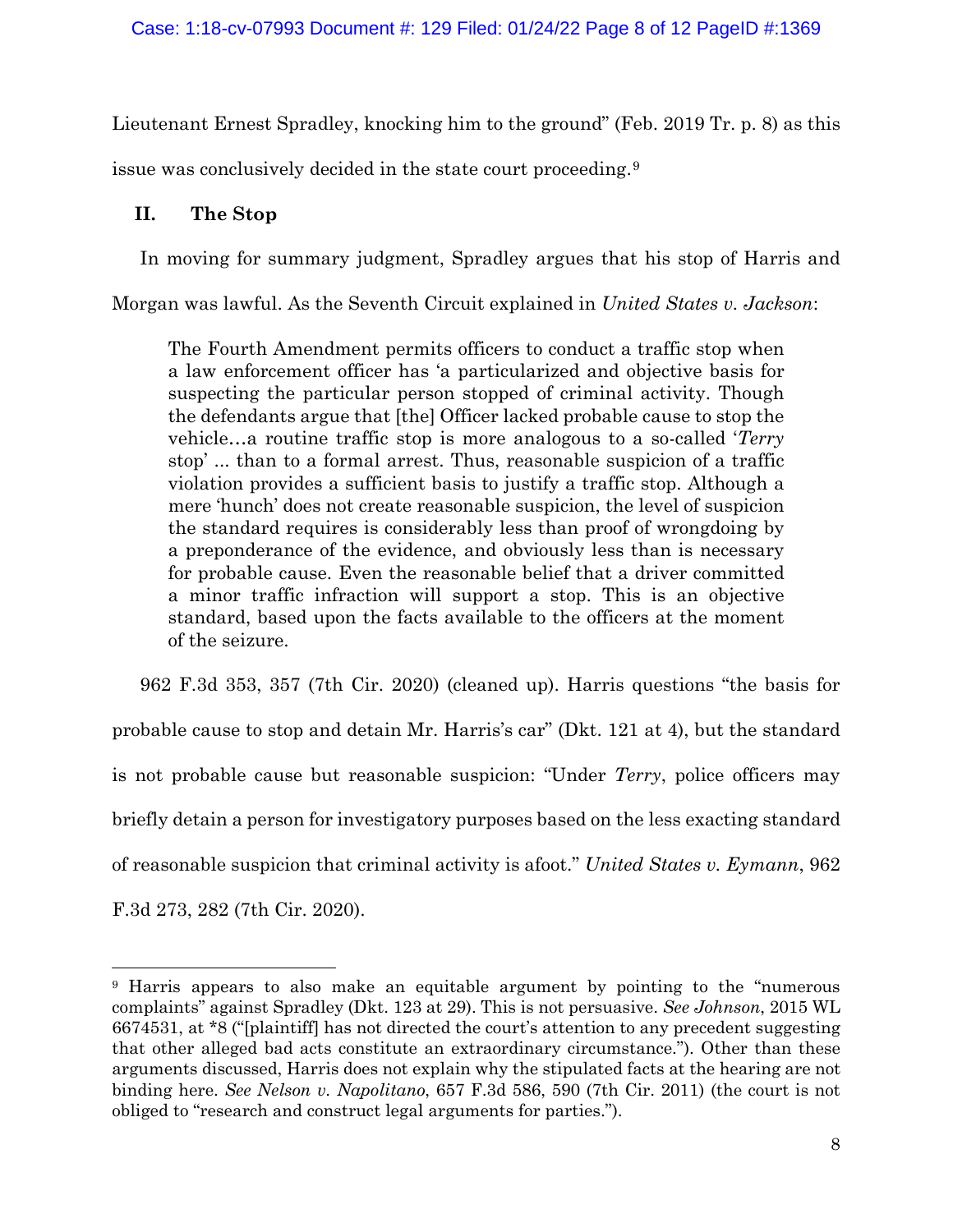In making reasonable-suspicion determinations, we 'look at the 'totality of the circumstances' of each case to see whether the detaining officer has a 'particularized and objective basis' for suspecting legal wrongdoing.'…Ultimately, the determination of reasonable suspicion 'must be based on commonsense judgments and inferences about human behavior.'

*Id*. (cleaned up). *See also Navarette v. California*, 572 U.S. 393, 396, 134 S. Ct. 1683, 1687, 188 L. Ed. 2d 680 (2014).

The Court finds that the undisputed facts show that Spradley at a minimum had a reasonable belief that Morgan committed a traffic infraction—speeding supporting the stop. In addition there were specific facts known to the officers which, taken together with rational inferences from those facts, reasonably warranted a brief investigatory stop. *See Terry v. Ohio*, 392 U.S. 1, 88 S. Ct. 1868, 20 L. Ed. 2d 889 (1968); *see also Eymann*, 962 F.3d at 282.

Those facts were that on the night of August 29, 2017: (1) Spradley had been employed by CPD for 19 years and at the time was Tactical Lieutenant, responsible for overseeing a team conducting investigations in areas where there is a history of violence (DSOF ¶¶3-4); (2) Spradley was investigating a narcotics sale in the area (*Id*. ¶7); (3) Spradley and Petraski heard shots fired (*Id*. ¶49); and (4) very shortly after hearing shots fired, they observed a Chevy SUV speed away from the area. (*Id*.).[10](#page-8-0) Taking these facts together as well as Spradley's experience, an officer could reasonably suspect that criminal activity was afoot, warranting Spradley's stop of the SUV. *See D.Z. v. Buell*, 796 F.3d 749, 754 (7th Cir. 2015) ("we must look at 'the totality

<span id="page-8-0"></span><sup>10</sup> As discussed, these facts from the plea stipulation are binding. Without assessing the credibility of the witnesses or weighing the evidence, the Court notes that these facts are confirmed in both Spradley's and Petraski's depositions and the arrest and incident reports.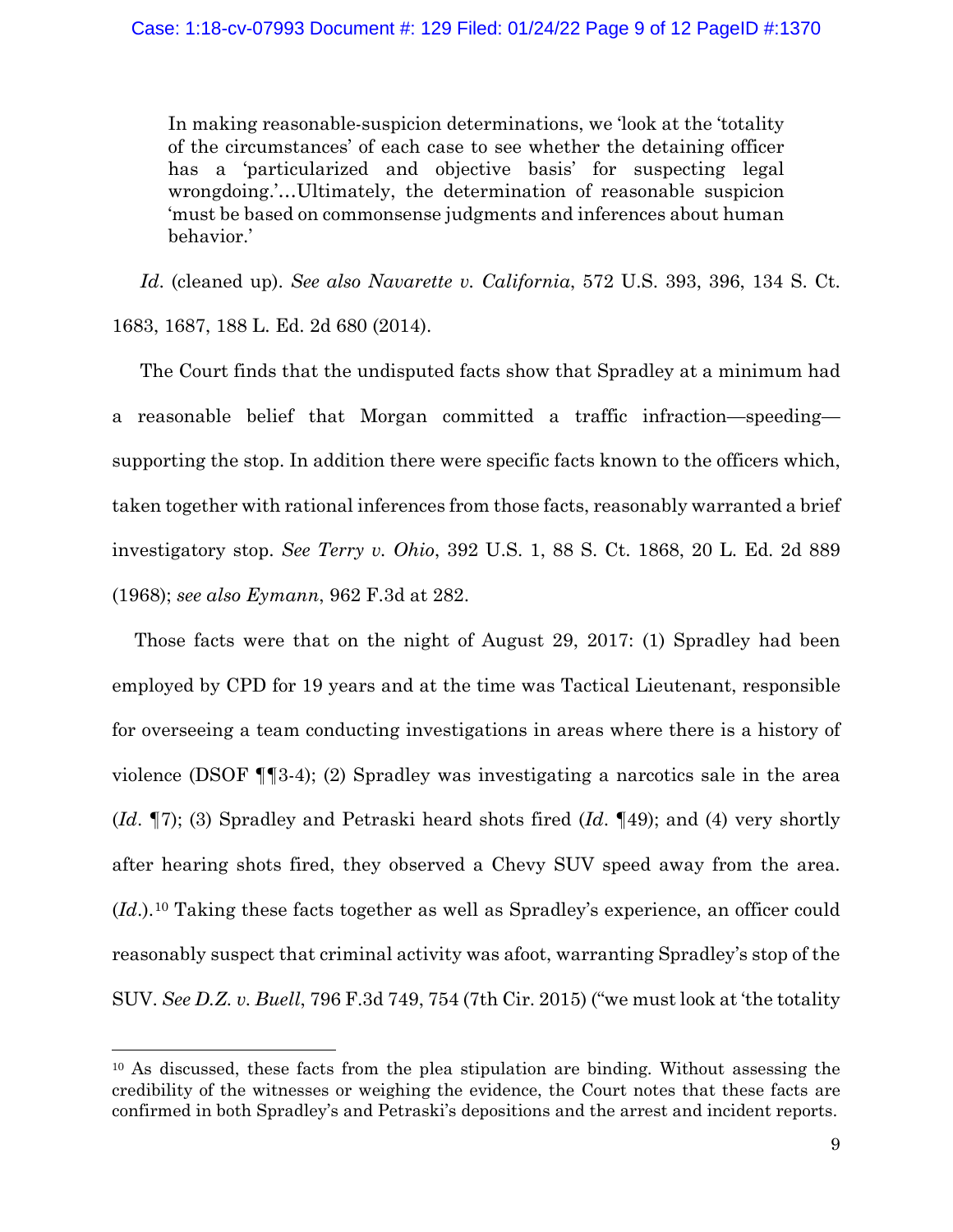of the circumstances known to the officer at the time of the stop, including the experience of the officer and the behavior and characteristics of the suspect.'") (citation omitted). *Cf***.** *Huff v. Reichert*, 744 F.3d 999, 1008 (7th Cir. 2014) (individual's presence in a high-crime area alone does not support reasonable articulable suspicion).

As a result, Harris's Fourth Amendment claim based on an unlawful stop fails[.11](#page-9-0)

### **III. False Arrest**

Harris alleges that he was wrongfully detained because Spradley provided false testimony at the probable cause hearing. Spradley argues that the charges against Harris were supported by probable cause, based on Harris's conduct after the stop, as seen in the video footage and based on Harris's stipulation at his sentencing hearing.

"To prevail on his constitutional claim for false arrest, [plaintiff] must show there was no probable cause for his arrest." *Williams v. City of Chicago*, 733 F.3d 749, 756 (7th Cir. 2013). "[P]laintiff may proceed to trial only if []he can show that a jury could reasonably conclude, based on the facts as construed in [his] favor, that probable cause for [his] arrest was lacking. Whether probable cause exists depends upon the reasonable conclusion to be drawn from the facts known to the arresting officer at the time of the arrest." *Allen v. City of Des Plaines*, 262 F. Supp. 3d 727, 730 (N.D. Ill.

<span id="page-9-0"></span><sup>11</sup> The Court has reviewed all the video exhibits, but the video footage did not begin until after the initial stop. Therefore its relevance is limited to the probable cause for arrest where the facts are undisputed. Therefore, Harris's complaints about Spradley's non-compliance with internal regulations regarding video footage are unpersuasive.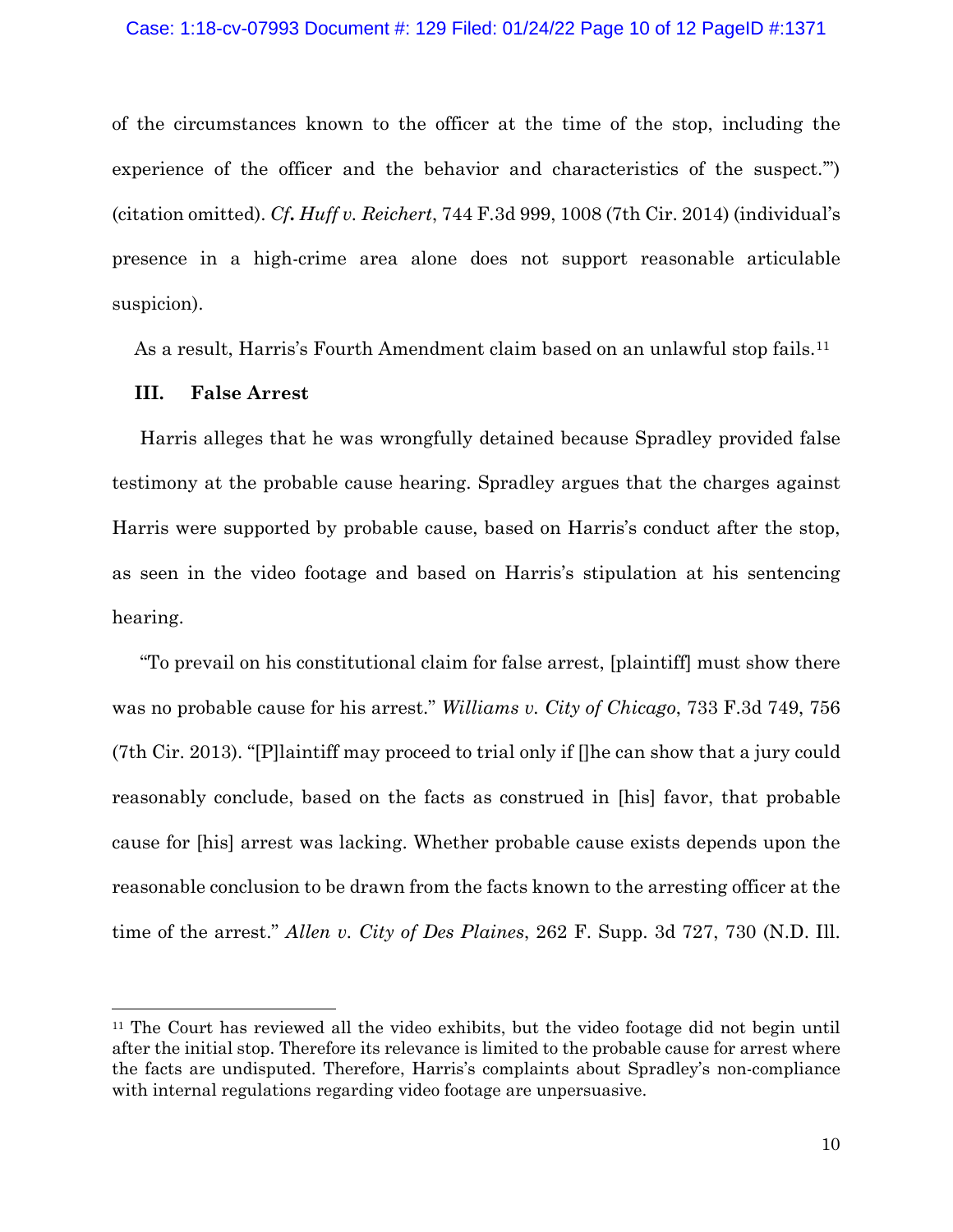2017) (cleaned up). "[P]robable cause is an absolute defense to claims under section 1983 against police officers for an allegedly unreasonable seizure, whether a false arrest or a wrongful pretrial detention." *Norris v. Serrato*, 761 F. App'x 612, 615 (7th Cir. 2019), reh'g denied (Mar. 21, 2019); *see also Lindsey v. Macias*, 907 F.3d 517, 521 (7th Cir. 2018) ("Probable cause to arrest is an absolute defense to any § 1983 claim for wrongful arrest, false imprisonment, or malicious prosecution.").[12](#page-10-0)

The undisputed facts here establish probable cause for Harris's arrest, barring his false arrest claim. *See Martin v. Marinez*, 934 F.3d 594, 598 (7th Cir. 2019), cert. denied, 140 S. Ct. 1115, 206 L. Ed. 2d 184 (2020) ("if an officer had probable cause to believe that the person he arrested was involved in criminal activity, then a Fourth Amendment claim for false arrest is foreclosed.") (cleaned up). Harris focuses on what he argues was false testimony at the probable cause hearing about the existence of a warrant and the smell of cannabis. But Harris does not address the probable cause that existed at the time he was arrested.

At the time of his arrest, it is undisputed that although Harris was initially in the passenger seat, after Morgan got out of the vehicle, Harris moved to the driver's seat and drove the car in reverse with the driver's door open. (DSOF ¶¶ 22, 39, 41). Harris then crashed the car and fled on foot, with several officers pursuing him. (*Id*. ¶44). Harris disputes that he struck Spradley with the car, but he cannot challenge that fact now for the reasons already explained. Thus, the officers had probable cause to

<span id="page-10-0"></span><sup>12</sup> Although not explicit in the pleadings, to the extent Harris brings a malicious prosecution claim, it fails as "there is no malicious-prosecution claim under § 1983." *Norris*, 761 F. App'x at 616. Further, the parties previously agreed to dismiss count II (malicious prosecution). *See* Dkt. 60.